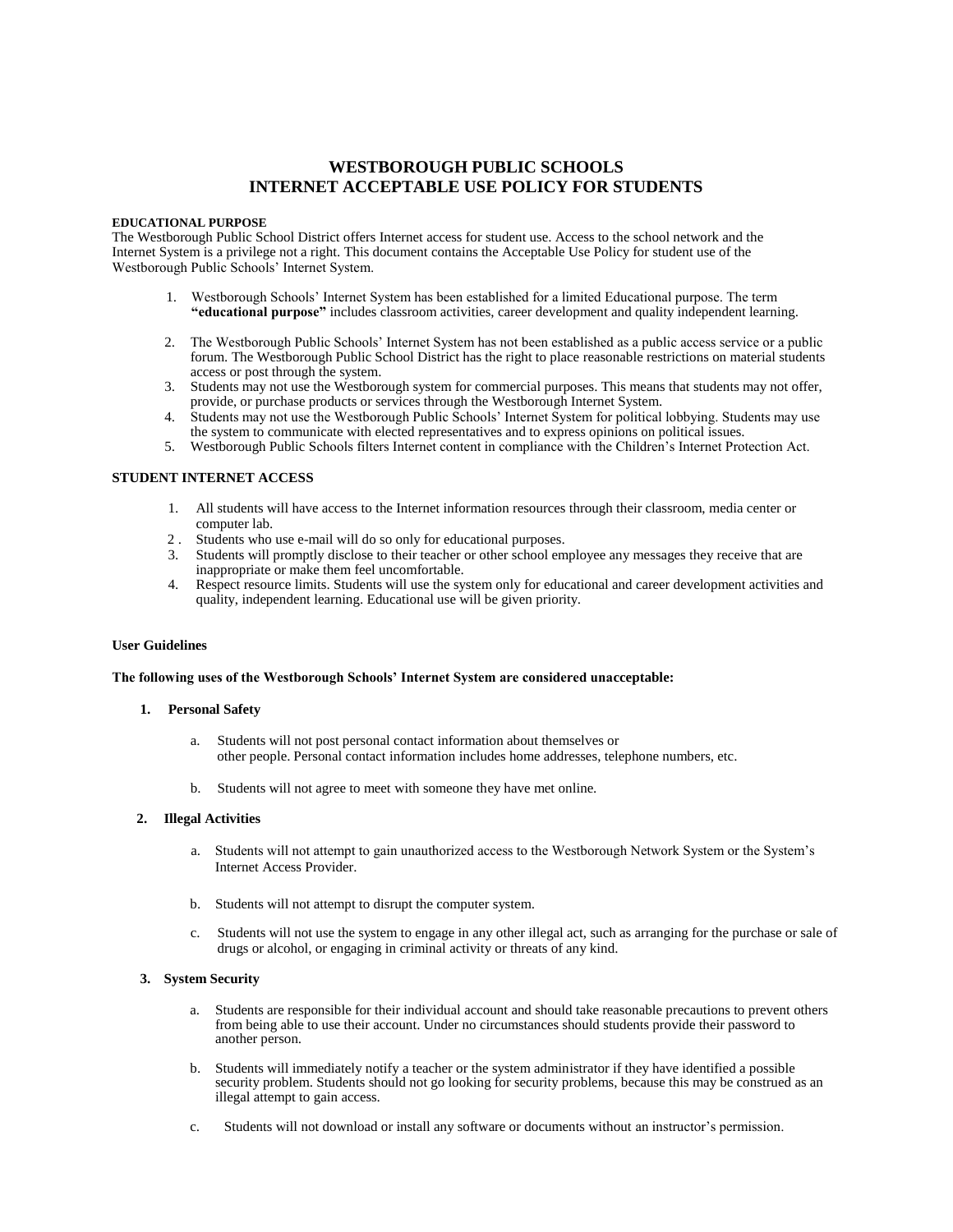## **4. Inappropriate Language**

- a. Restrictions against inappropriate language apply to public messages, private messages, and material posted on web pages and e-mail.
- b. Students will not use obscene, profane, lewd, vulgar, rude, inflammatory, threatening, or disrespectful language.
- c. Students will not post information that could cause damage or a danger of disruption to the educational environment.
- d. Students will not engage in personal attacks, including prejudicial or discriminatory attacks.
- e. Students will not harass another person. Harassment is persistently acting in a manner that distresses or annoys another person. If students are asked by a person to stop sending them messages, they must stop.
- f. Students will not knowingly or recklessly post false or defamatory information about a person or organization.

#### **5. Respect for Privacy**

- a. Students will not re-post a message that was sent to them privately without the permission of the person who sent them the message.
- b. Students will not post private information about a person or organization.

# **6. Plagiarism and Copyright Infringement**

- a. Students will not plagiarize works found on the Internet. Plagiarism is defined as taking the idea or writings of others and presenting them as if they were your own.
- b. Students will respect the rights of copyright owners. Copyright infringement occurs when someone inappropriately reproduces a work that is protected by copyright. If a work contains language that specifies appropriate use of that work, students should follow the expressed requirements. If students are unsure whether they can use a work, they should request permission from the copyright owner. Copyright law can be very confusing. If students have questions, they should ask a teacher or librarian.
- c. Any material that students obtain from the Internet and include in their own work must be cited and credited by name or by electronic address or path on the Internet. Information obtained through email or news sources must also be credited as to sources.

### **7 Inappropriate Access to Material**

- Students will not use the Westborough computer system to access material that is profane, obscene, or pornographic, that advocates illegal acts, or that advocates violence or discrimination towards other people (hate literature.) A special exception may be made if the purpose of student access is to conduct research approved by a teacher.
- b. If students mistakenly access inappropriate information, they should immediately tell their teacher or another District employee. This will probably protect them against a claim that they have intentionally violated this policy.
- c. If students' parents should instruct them that certain materials are inappropriate for them to access, the District fully expects that students will follow their parents' instructions.

# **Student Rights**

#### **1. Free Speech**

**A** student's right to free speech applies to communication on the Internet. The Westborough Public School Network System is considered a limited forum similar to the school newspaper, and therefore the District may restrict a student's speech for valid educational reasons. The District will not restrict a student's speech on the basis of a disagreement with the opinions that a student is expressing.

#### **2. Search and Seizure**

- a. All data stored or transmitted on school computers may be and will be monitored, and students have no right to privacy with regard to such data.
- b. Routine maintenance and monitoring of the **District system** may lead to discovery that students have violated this Policy or the law.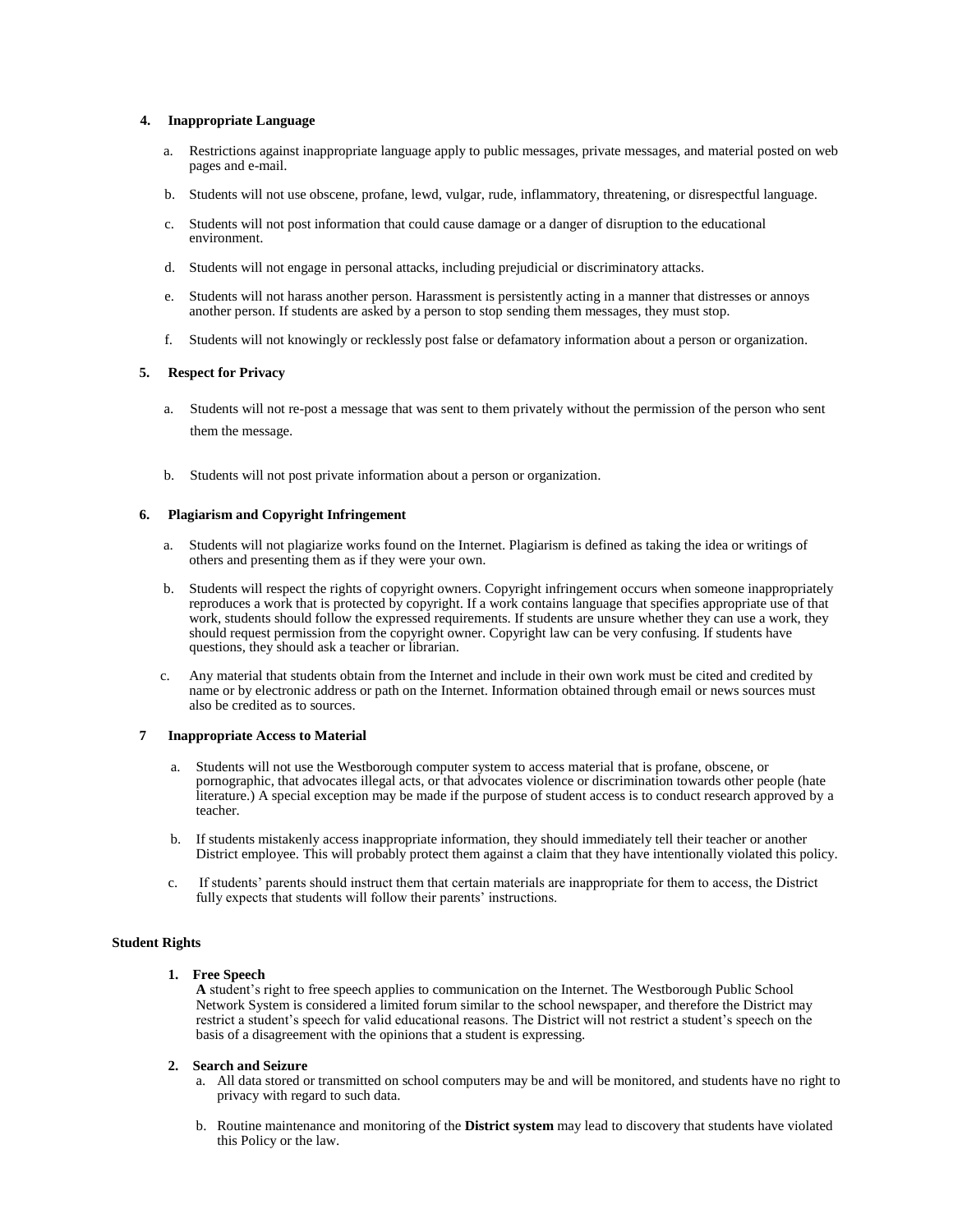c. An individual search will be conducted if there is suspicion that a student has violated this Policy, or the law. The investigation will be reasonable **and** related to the suspected violation.

#### **3. Due Process**

- a. The District will cooperate fully with local, **state, or federal** officials in any investigation related to any illegal activities conducted through the District.
- b. In the event that there is a claim that a student **has** violated this Policy in their use of the District system, the student will be provided with a written notice of the suspected violation and an opportunity to present an explanation before the building principal or administrator.
- c. If the violation also involves a violation of other provisions of student handbook guidelines additional restrictions may be placed on a **student's use** of the computer network.

## **Limitation of Liability**

- 1. The District makes no guarantee that the functions or the services provided by or through the District system will be error-free or without defect.
- 2. The District will not be responsible for any **damage** a student may suffer, including but not limited to, loss of data or interruptions of service.
- 3. The District is not responsible for the accuracy **or** quality of the information obtained through or stored on the system.
- 4. The District will not be responsible for financial obligations resulting from the unauthorized use of the system.

#### **Personal Responsibility**

When students are using the Westborough Public Schools' Computer Network System, they should understand that they leave "electronic footprints." Personal responsibility should **always** be considered. Unlimited use of the Internet is a privilege. Violation may result in denial of access to the network system. Consequences for violations of this policy are building-specific. This information is available upon written request.

# **We encourage and invite students to use the computer network to enhance their educational environment at the Westborough Public Schools.**